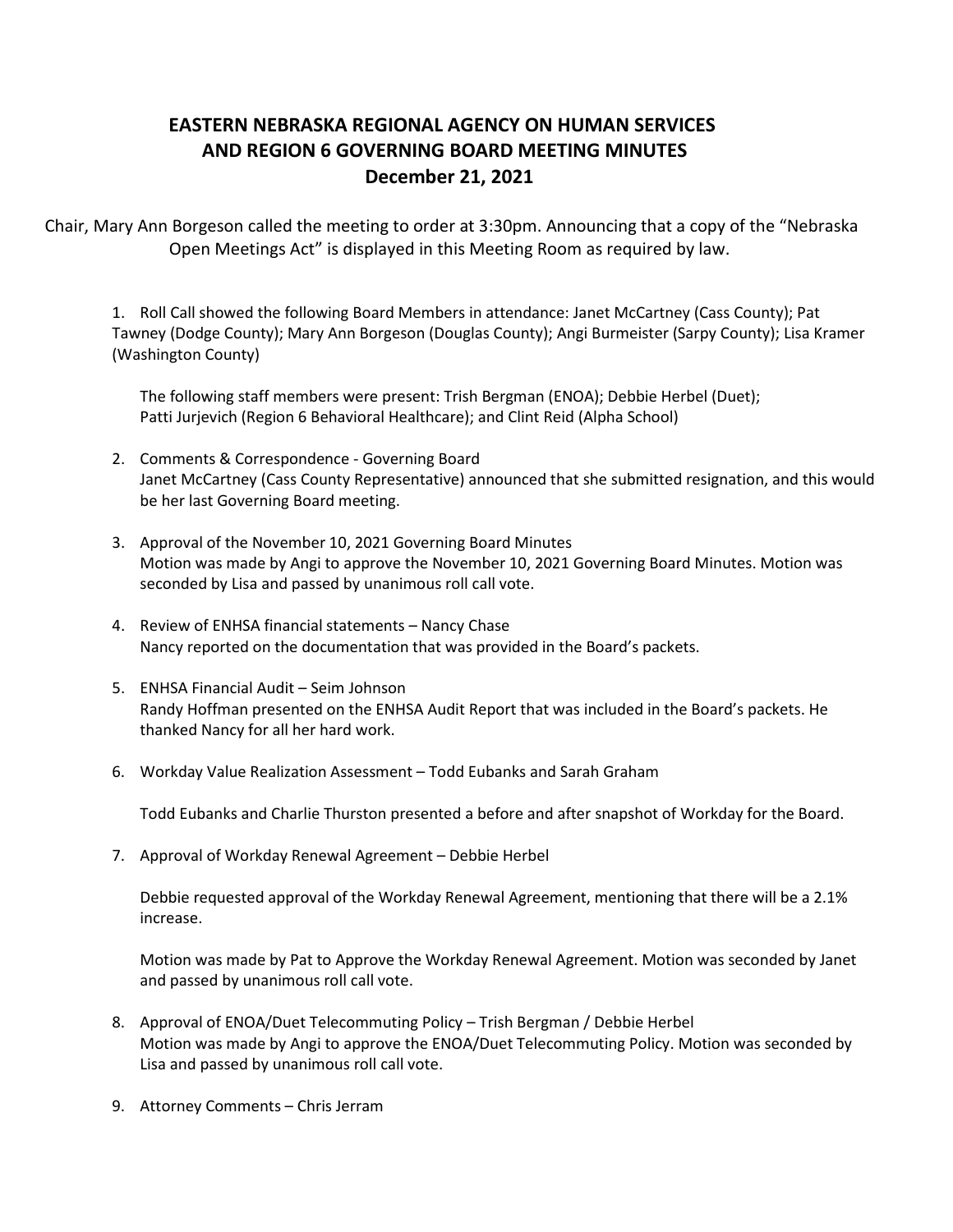There were no attorney comments.

- 10. Report from Lobbyist Sean Kelley Sean reported on the Legislative Session, he is hopeful for wage increases for providers.
- 11. Director's Report There was no Director's Report
- 12. Comments from the Public (please limit to 3 minutes each person) There were no comments from the Public.
- 13. Motion to Adjourn out of ENHSA Admin and enter Alpha Motion was made by Janet to Adjourn out of ENHSA Admin and enter Alpha. Motion was seconded by Angie and passed by unanimous roll call vote.

## **ALPHA**

- 14. Approval of (3) School Contracts
	- a. 2 Millard Public Schools
	- b. 1 Elkhorn Public School

Motion was made by Pat to approve the above (3) School Contracts. Motion was seconded by Angie and passed by unanimous roll call vote.

- 15. Director's Report Clint Reid Clint reported that Alpha is halfway through the school year. He has one staff member out due to Covid.
- 16. Comments from the Public (please limit to 3 minutes each person) There were no comments from the public.
- 17. Motion to Adjourn out of Alpha School and enter Duet. Motion was made by Lisa to adjourn out of Alpha School and enter Duet. Motion was seconded by Angie and passed by unanimous roll call vote.

## **Duet**

18. Approval of Maintenance and Support Renewal of Square 9 Software – Debbie Herbel Debbie requested approval of the Maintenance and Support Renewal of Square 9 Software.

Motion was made by Lisa to Approve the Maintenance and Support Renewal of Square 9 Software. Motion was seconded by Pat and passed by unanimous roll call vote.

- 19. Approval of purchase and listing agreement for 4910 N 72<sup>nd</sup> Street Debbie Herbel Motion was made by Lisa to Approve the purchase and listing agreement for 4910 N 72<sup>nd</sup> Street. Motion was seconded by Pat and passed by unanimous roll call vote.
- 20. Approval to accept offer of \$207,000 for 4810 Polk Street Debbie Herbel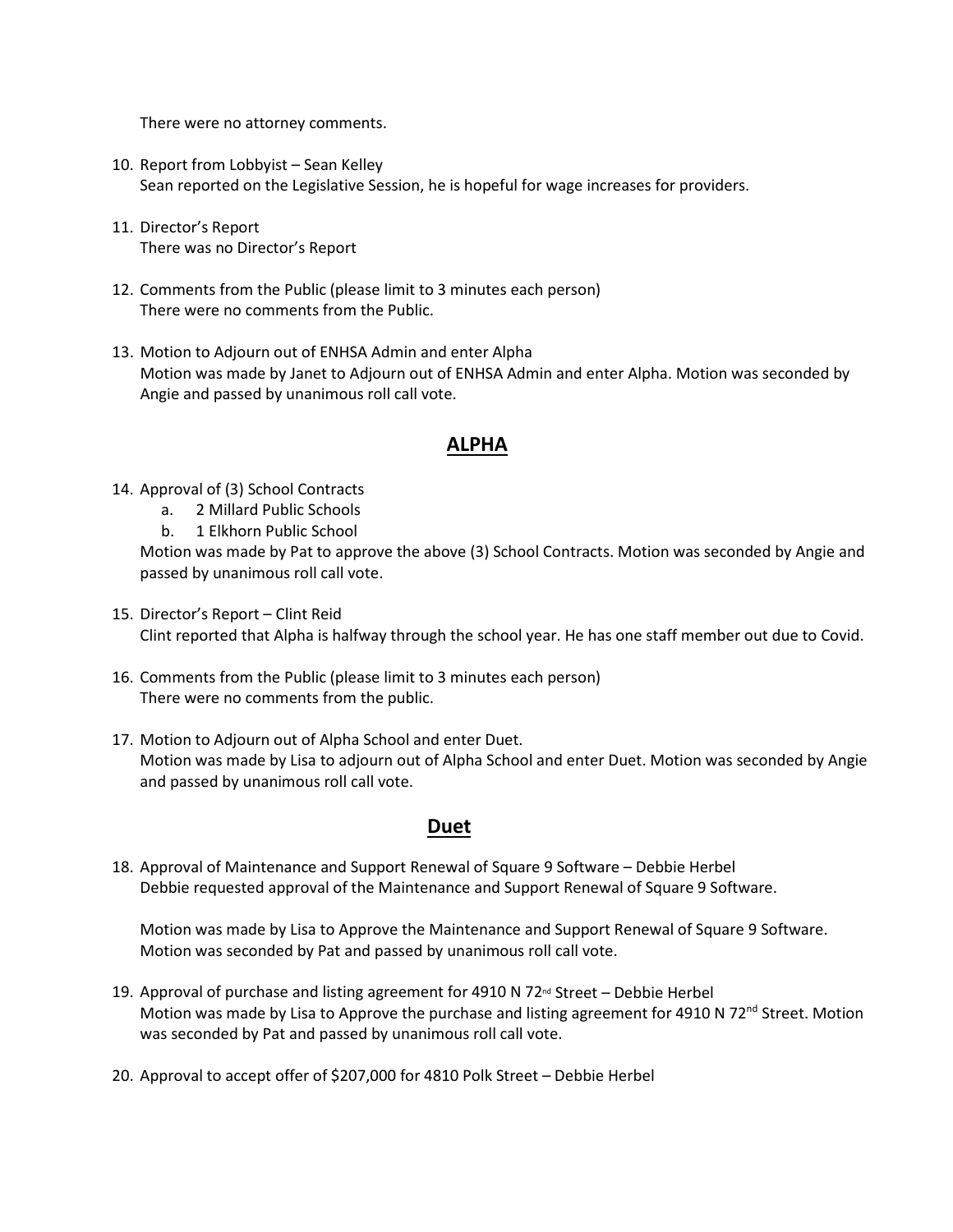Motion was made by Angi to Approve the offer of \$207,000 for 4810 Polk Street. Motion was seconded by Lisa and passed by unanimous roll call vote.

- 21. Approval of Resolution for the sale of 4810 Polk Street Debbie Herbel Motion was made by Pat to Approve the Resolution for the sale of 4810 Polk Street. Motion was seconded by Angi and passed by unanimous roll call vote.
- 22. Approval of Architect for Duplex Project Debbie Herbel Debbie requested to us DeOld Anderson Architecture for the Duplex Project.

Motion was made by Pat to Approve DeOld Anderson Architecture for the Duplex Project. Motion was seconded by Janet and passed by unanimous roll call vote.

23. Director's Report – Debbie Herbel

Debbie reported on Covid positive cases in the Agency, she stated that Duet is doing well with Covid and there haven't been any serious cases requiring hospitalization.

- 24. Comments from the Public (please limit to 3 minutes each person) There were no comments from the Public.
- 25. Motion to Adjourn out of Duet and enter Region 6 Behavioral Healthcare

Motion was made by Lisa to Adjourn out of Duet and enter Region 6 Behavioral Healthcare. Motion was seconded by Angi and passed by unanimous roll call vote.

## **Region 6 Behavioral Healthcare**

26. Approval of Resolution to Close a Corporate Money Market Account – Patti Jurjevich Patti requested approval to Close a Corporate Money Market Account at First National Bank of Omaha that has been idle and not needed to conduct business.

Motion was made by Janet to Approve the Resolution to Close a Corporate Money Market Account. Motion was seconded by Angi and passed by unanimous roll call vote.

- 27. Review of Preliminary FY 23 Allocation Patti Jurjevich Patti reviewed the documentation provided in the Board's packets.
- 28. FY 22 Budget Shifts Patti Jurjevich
	- a. Ratification of November Budget Shift
	- b. Approval of December Budget Shift

Patti reviewed the documentation provided in the Board's packets.

Motion was made by Lisa to approve the December Budget Shift. Motion was seconded by Angi and passed by unanimous roll call vote.

- 29. Appointments to the Behavioral Health Advisory Committee- Patti Jurjevich
	- a. Michaelle Vega- Hernandez, Consumer Advisory Team Representative, 1/1/22- 12/31/22
	- b. Happy Aldana, Dodge County Representative, 12/21/21-12/20/24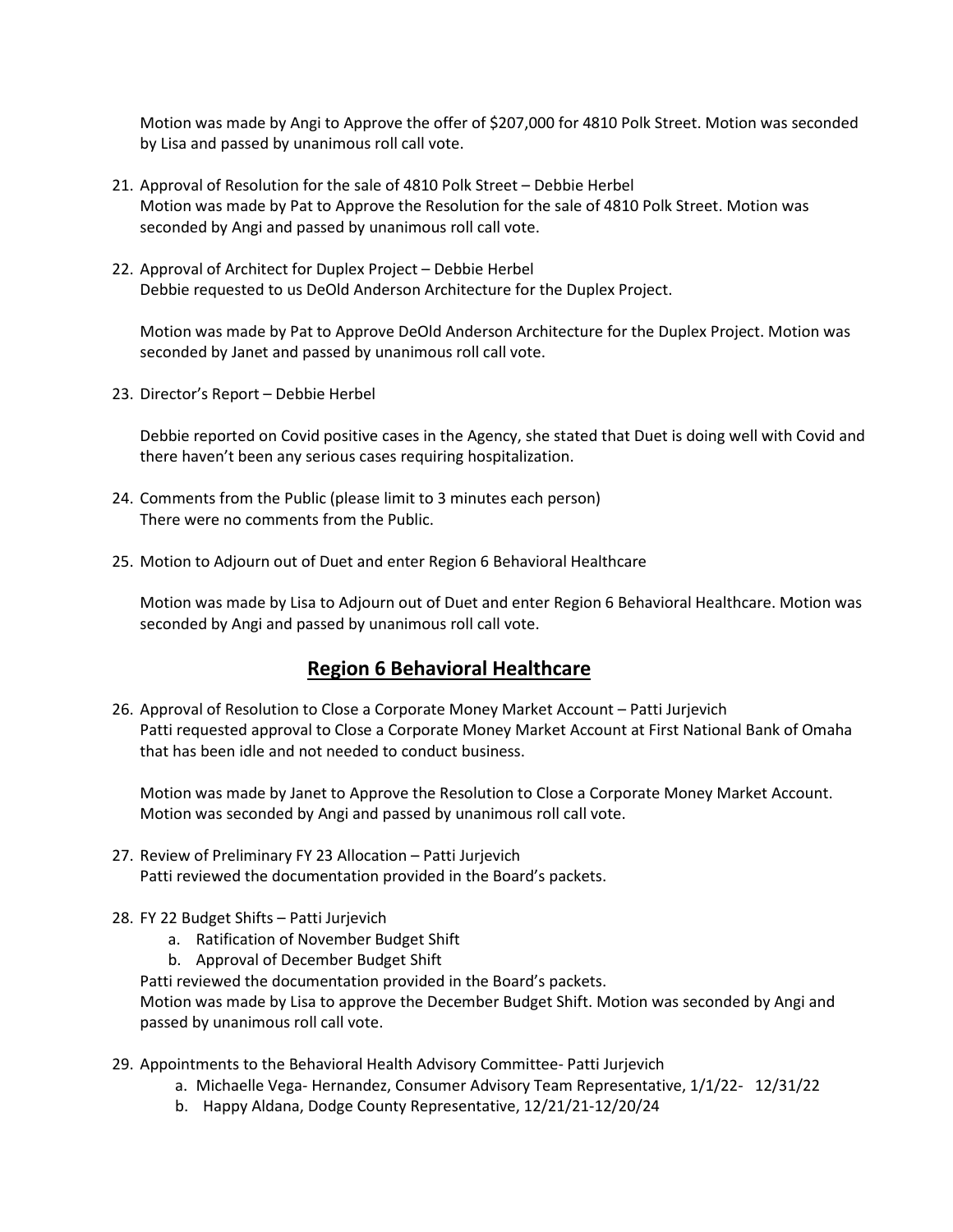- c. Medjine Desgraves, Douglas County Representative, 12/21/21-12/20/24
- d. Governing Board Representative, 1/1/22-12/31/22

Janet stated that she resigned and would be unable to continue as the Governing Board Representative for the Behavioral Health Advisory Committee.

Motion was made by Lisa to approve the appointment of items a-c to the Behavioral Health Advisory Committee, with the exception of item "D, Governing Board Representative" as it is still pending. Motion was seconded by Angi and passed by unanimous roll call vote.

30. Approval of Out of State Travel for Patti Jurjevich, Washington DC, 2/10-2/15/22 – Patti Jurjevich Patti requested approval for Out of State Travel to attend the National NACo Legislative Conference in Washington DC, on Feb  $12$  – Feb  $16<sup>th</sup>$ .

Motion was made by Pat to approve Out of State Travel for Patti Jurjevich, Washington DC, 2/12/22- 2/16/22. Motion was seconded by Janet and passed by unanimous roll call vote.

- 31. Approval of Contracts and Amendments Patti Jurjevich Patti recapped the requests for contracts and amendments that were provided in the packets to review by the Board members.
- 32. Director's Report Patti Jurjevich Patti advised that the usual reports are in the packet for review by the Board.
- 33. Comments from the Public (please limit to 3 minutes each person) There were no comments from the public
- 34. Motion to Adjourn out of Region 6 Behavioral Healthcare and enter ENOA Motion was made by Angi to Adjourn out of Region 6 Behavioral Healthcare and enter ENOA. Motion was seconded by Lisa and passed by unanimous roll call vote.

### **ENOA**

- 35. Approval of Amendment to Hy-Vee, Inc. Contract Trish Bergman Motion was made by Angi to Approve the Amendment to Hy-Vee, Inc. Contract. Motion was seconded by Pat and passed by unanimous roll call vote.
- 36. Approval of Amendment to Pace Provider Agreement Trish Bergman Motion was made by Pat to Approve the Amendment to the Pace Provider Agreement. Motion was seconded by Lisa and passed by unanimous roll call vote.
- 37. Approval of Tai Chi Instructor Contract, Nick Watson Trish Bergman Motion was made by Angi to Approve the Tai Chi Instructor Contract, Nick Watson. Motion was seconded by Pat and passed by unanimous roll call vote.
- 38. Approval of Amana Care Personal Care and Amana Care Homemaker Contracts Trish Bergman